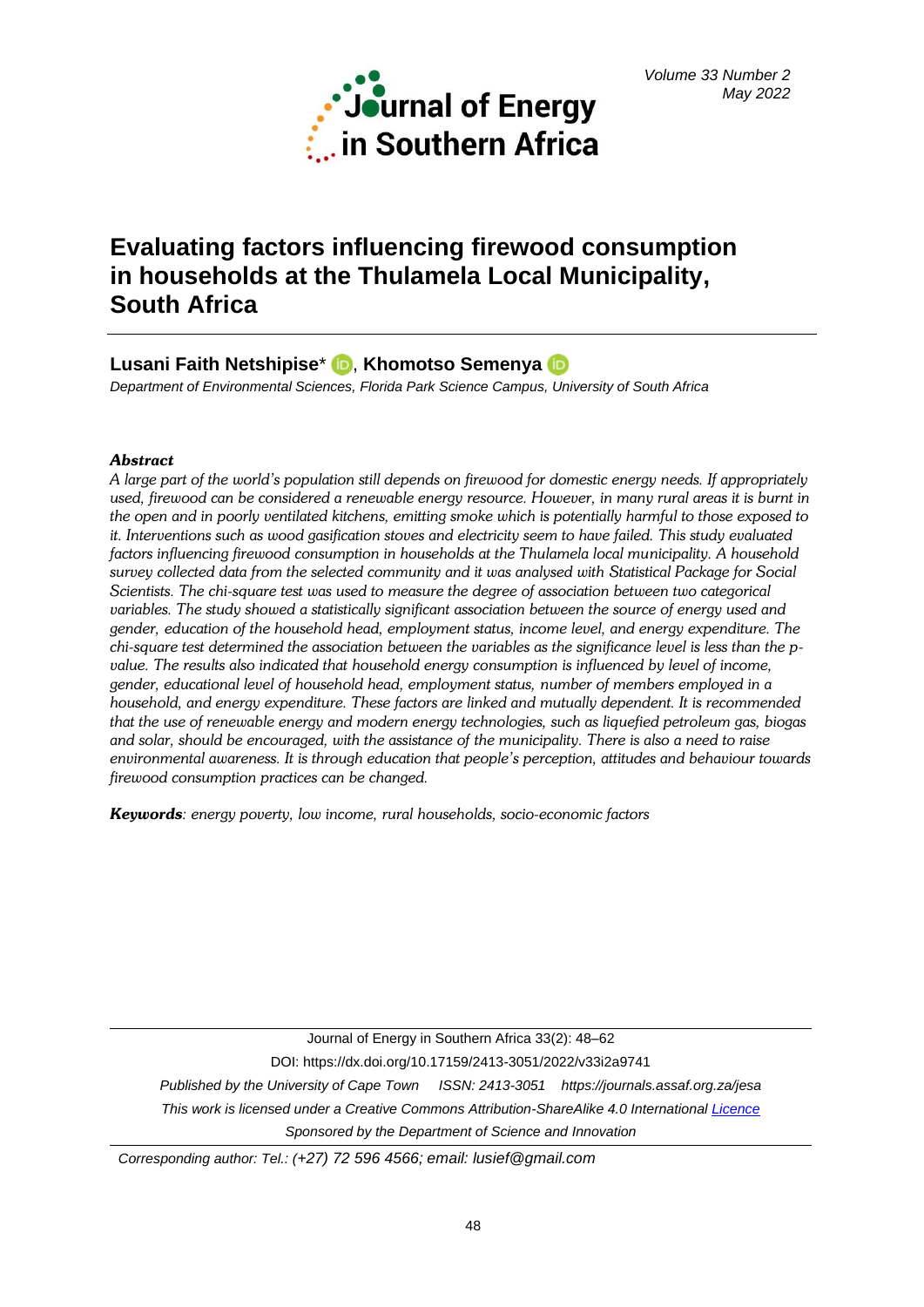## **1. Introduction**

Firewood consumption is an ongoing povertyrelated challenge for rural areas, because most people there are still heavily reliant on it for cooking and water heating, while using electricity exclusively for lighting (Uhunamure et al., 2017; Mijitaba, 2013). Although electricity is regarded as efficient, clean, modern and globally favoured in comparison with alternative energy sources, firewood ranks high in terms of usage and preferences, particularly by low-income and non-electrified households (Makonese et al., 2017; Uhunamure et al., 2017).

In 2016, the World Health Organization (WHO) estimated that 2.9 billion people worldwide still depend on solid fuels – including firewood, charcoal, coal, animal dung and agricultural residues – as their main source of energy for cooking and water-heating. Current trends of solid fuel consumption are anticipated to increase unchanged, with roughly 2.3 billion people within the next decades remaining dependent on firewood for these purposes (Scheid et al., 2018). WHO (2016) indicated that 95% of the people who are still dependent on solid fuels are found in sub-Saharan Africa. In light of this, Semenya & Machete (2019), revealed that the use and predominance of firewood for meeting domestic needs is associated with lack of clean or modern energy such as electricity. This is supported by Masekameni et al. (2017), who emphasised that over three billion people lack access to electricity, which increases reliance on solid fuels. This study also indicates that in much of the Southern African Development Community (SADC) access to electricity remains a developmental challenge, with fewer countries above 66% electrification, as indicated in Table 1. The table showes that Mauritius successfully reached 100% electrification, followed by South Africa at 85%, and Botswana at 66%, whereas Malawi had the lowest electrification rate.

Worth noting is that electrification alone is not enough to address the high reliance on solid fuel energy source, as studies show that people continue to rely on biomass despite being electrified (Ismail & Khembo, 2015; Masekameni et al., 2017; Semenya & Machete, 2019). This is supported by literature by Ismail and Khembo (2015), Lourens (2018), Masekameni et al. (2017), Mbonane et al. (2018), Mgwambani et al. (2018) and Makonese et al. (2012), which indicated that South Africa boast high rates of electrification and progress in promotion of modern energy accessibility and usage within the residential sector for domestic purposes. Yet, South Africa remains an example of a country that is still grappling to economically provide its citizens with opportunities to completely remove themselves from the strong grip of energy poverty because, even in electrified households, over 75% of rural households remain dependent on solid fuels, particularly firewood, to meet domestic needs (Israel-Ankimbo et al., 2018; Masekameni et al., 2017). On average, firewood dependency for cooking and waterheating in rural households in South Africa varies from 75% to 100% (Nott & Thondhlana, 2017). The majority of underprivileged households use firewood to meet such tasks, while electricity is used exclusively used for lighting (Semenya and Machete, 2018; Uhunamure et al., 2017).

|                  | Population without<br>electricity (millions) | National<br>electrification rate<br>(%) | Urban electrificat-<br>tion rate $(\%)$ | Rural electrifica-<br>tion rate $(\%)$ |
|------------------|----------------------------------------------|-----------------------------------------|-----------------------------------------|----------------------------------------|
| <b>SADC</b>      | 634                                          | 32                                      | 59                                      | 17                                     |
| Angola           | 15                                           | 30                                      | 46                                      | 18                                     |
| Botswana         | 1                                            | 66                                      | 75                                      | 54                                     |
| Kenya            | 35                                           | 20                                      | 60                                      | 7                                      |
| Lesotho          | $\overline{2}$                               | 17                                      | 43                                      | 8                                      |
| Malawi           | 15                                           | 9                                       | 32                                      | 4                                      |
| <b>Mauritius</b> | $\boldsymbol{0}$                             | 100                                     | 100                                     | 100                                    |
| Mozambique       | 16                                           | 39                                      | 66                                      | 27                                     |
| Namibia          | $\mathbf{2}$                                 | 32                                      | 50                                      | 17                                     |
| South Africa     | 8                                            | 85                                      | 90                                      | 77                                     |
| Swaziland        | 1                                            | 27                                      | 40                                      | 24                                     |
| Zambia           | 11                                           | 26                                      | 45                                      | 14                                     |
| Zimbabwe         | 9                                            | 40                                      | 80                                      | 21                                     |

**Table 1: Electrification rates of SADC countries (Masekameni** *et al.,* **2017).**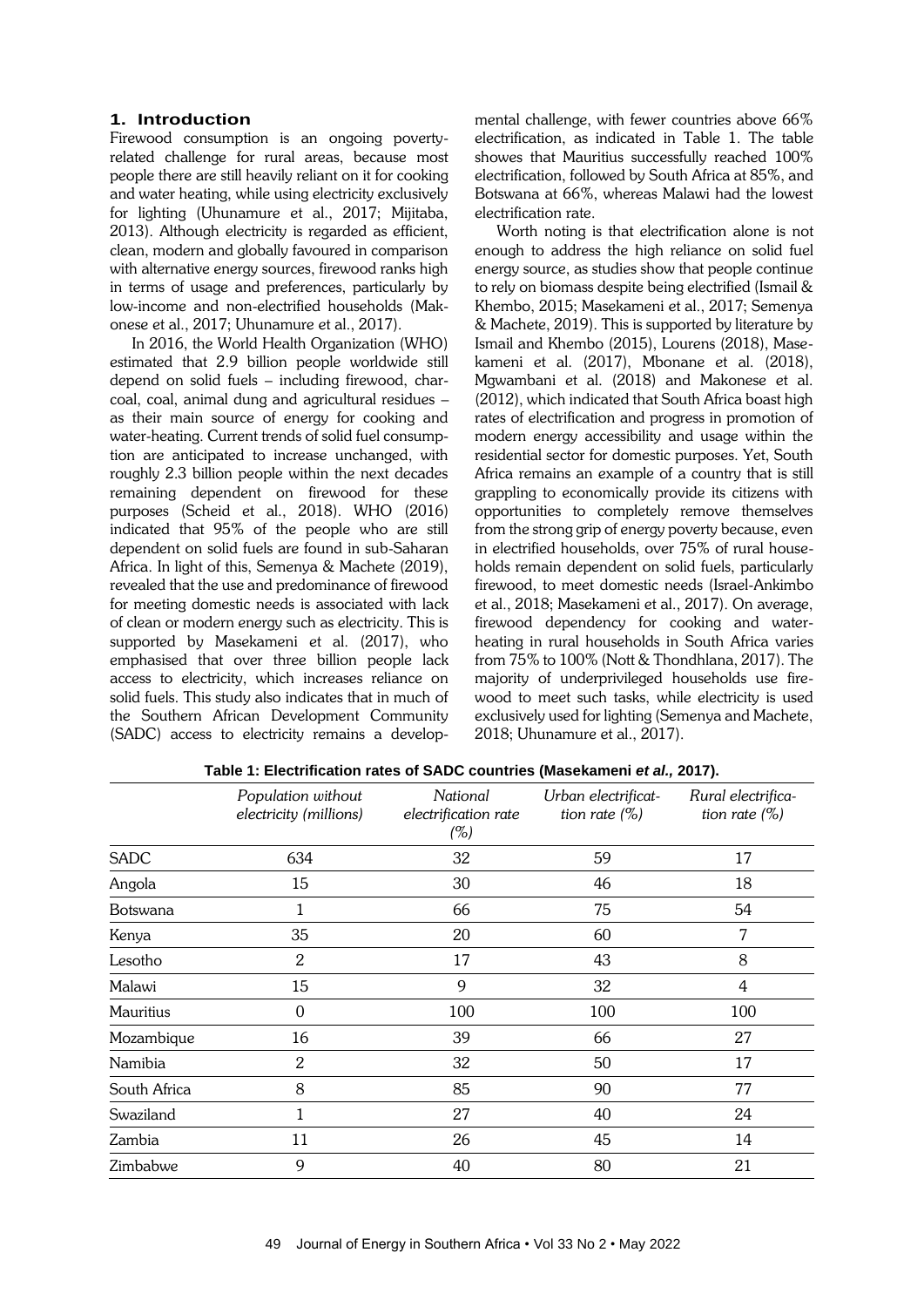Firewood utilisation grants a much-needed help from the precursor of energy poverty, as it is centered around affordability and accessibility (Kasangana *et al.*, 2018). It is readily available, costeffective and renewable (Uhunamure *et al*., 2017; Kimemia, 2014; IEA, 2014). Nevertheless, the use of firewood is associated with negative impacts on both the environment and human lives. Unsustainable harvesting of firewood can lead to significant imbalances of natural resources, as it deprives the ecosystem of nutrients that are necessary for fertility and growth (Feyisa *et al.,* 2017). These imbalances of the ecosystem constitute a substantial risk to the environment as they contributes to the diminishing and degradation of the existing forest, communal savanna woodlands, and promote soil erosion, habitat fragmentation and climate change (She, 2014; Akther, 2010). Furthermore, prolonged firewood use has detrimental social implications for many households, with most of them having pernicious residual long-term consequences. Amongst them is the emission of pollutants released into the air when firewood is burned in poorly ventilated areas (Semenya & Machete, 2020; Mgwambani *et al.*, 2018). The emitted toxic gases are harmful to human beings, especially vulnerable women and children who inhales these toxic gases (Semenya & Machete, 2019; Makonese *et al.,* 2016). Household air pollution is associated with several diseases such as chronic respiratory disorder, cancer, tuberculosis, perinatal mortality, low birth weights, eye irritation and cataract, pulmonary and systemic diseases (Mgwambani *et al.,* 2018; Makonese *et al.,* 2016). Annually, respiratory diseases which are both chronic and acute are reported, with 4.3 million deaths globally being linked to poor combustion of solid fuels (Kasangana *et al.*, 2017; Masekameni *et al.*, 2017).

It is important to note that, regardless of the above-mentioned risks, associated with firewood consumption, firewood remains the main survival commodity, as majority of households cannot afford modern energy technologies (Mgwambani *et al.,* 2018; Lourens, 2018; Makonese *et al.,* 2012). Kimemia (2014) noted that 50% of South Africans are deemed 'energy poor' because they spend more than 10% of their income on energy resources to sustain themselves. These households have limited options for switching to modern energy and this has led to many poor households adopting multiple fuel use for their domestic needs (Uhunamure *et al.,* 2017).

The extent in which people utilises and consumes firewood as an energy source is influenced by several factors. A literature review indicates that poverty and socio-economic determi-

nants, which include but are not limited to gender, employment status, academic level of household head, household size, marital status and age, are amongst other factors that motivate household fuel use (Semenya & Machete, 2019; Ateba *et al*., 2018; Mbonane *et al.*, 2018; Uhunamure *et al*., 2017).

The literature further indicates that the aforementioned factors are still much debated, as there appears to be inconsistency in the findings and conclusions of different researchers. For example, the influence of socio-economic factors as the main determinant of firewood consumption and fuel substitution is still debated. A study conducted by Semenya and Machete (2019) in Senwabarwana villages, South Africa, indicated that socio-economic factors play a significant role in the factors that influence firewood usage, and several other studies, such as Ismail and Khembo (2015), Knight and Rosa (2011), Ogwuche and Asobo (2013), Danlami (2019), and Muller and Yan (2018) support this. However, the study conducted by Song *et al.* (2012) indicated that socio-economic factors have a negative relationship with the factors that influence firewood consumption. Studies by Semenya and Machete (2019), Ateba *et al.* (2018), and Uhunamure *et al.* (2017) established that income has a positive relationship with household firewood use, whereas studies by Nnaji and Uzoma (2012), Song *et al.* (2012), Jingchao and Kotani (2011), and Masera *et al.* (2000), concluded that there is a negative relationship between income and household firewood consumption. Such divergences indicate that findings and conclusions of a particular study in a certain area should not be used to generalise for another area, due to the differences in socio-economic and household dynamics of fuel consumption.

This study set out to evaluate the factors that influence firewood consumption in households in Khubvi village in the Thulamela local municipality in Limpopo. South Africa, and to enhance knowledge about the driving factors that promote firewood consumption. It is equally important to consider the role of firewood in rural livelihoods, the extent of firewood use in comparison with electricity use and the availability of other energy resources. There is a need for intervention by the government, and policy makers to make informed decisions and strive to improve on energy alternatives that are accessible and affordable by everyone. In these ways, the research intends to contribute to the current academic knowledge that is associated with firewood consumption.

Research questions that were raised in the study are as follows:

• What is the extent of firewood use in comparison with electricity use in Khubvi?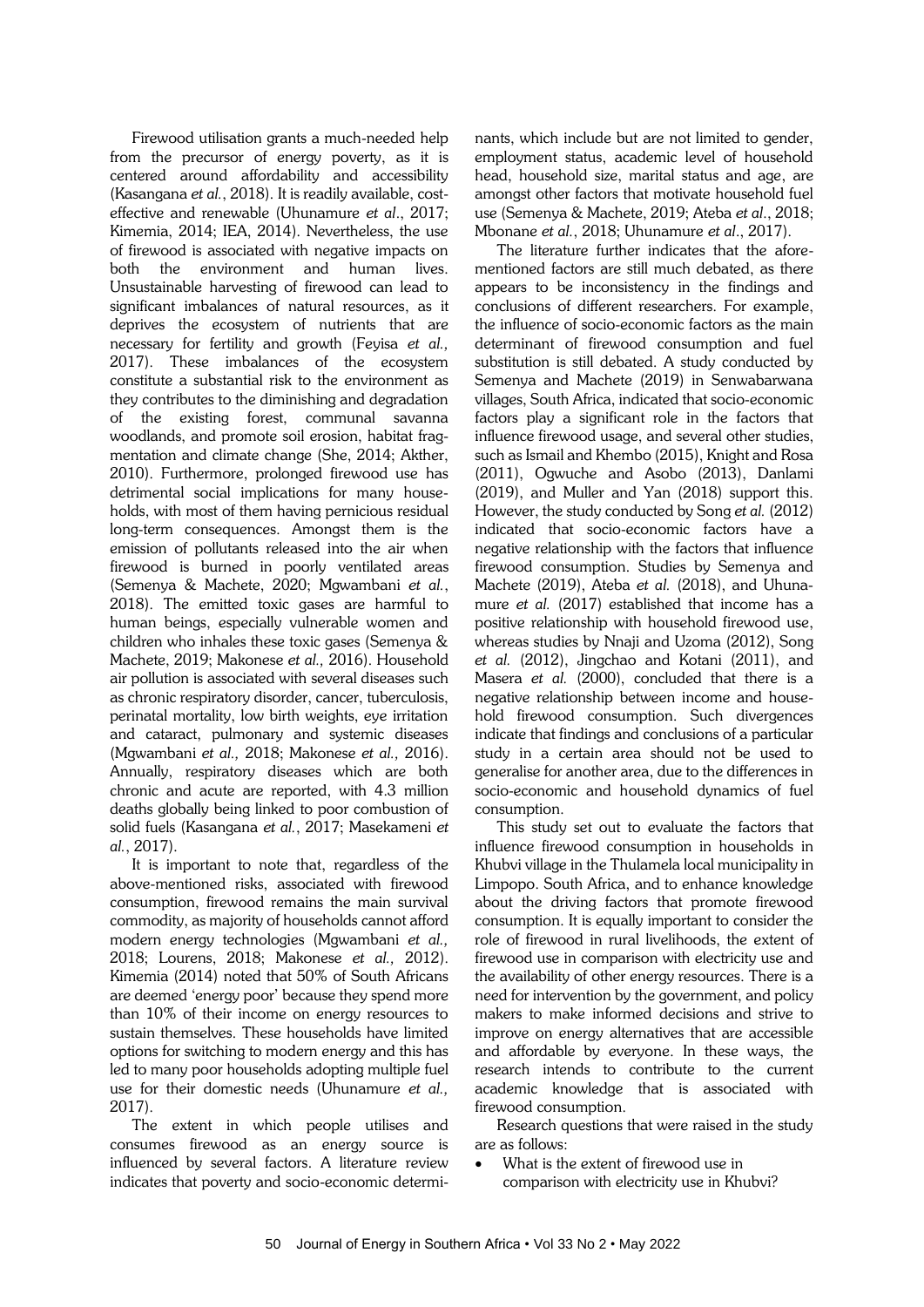- What is the socio-economic profile of households in Khubvi village?
- What other energy resources are available in Khubvi village?

## **2. Materials and method**

# *2.1 Study area*

The Thulamela local municipality, which is the focus of this study, is a Category B municipality that is situated in the eastern part of the Vhembe District and stretches to the northern region of Limpopo province, in South Africa. It lies approximately between longitudes 22° 57' S and latitudes 30° 29' E (Thulamela Municipality IDP, 2018). In terms of population,it is the second largest of all the municipalities in Limpopo, with a population of 497 237 and 130 320 households (StatsSA, 2018; Thulamela Municipality IDP, 2018). The total land coverage is 2 893.936 km² (Vhembe District Municipality 2019 IDP Review). The research was conducted in Khubvi village, which forms part of the municipality. Khubvi has a population of 10 271, and 2 519 households, with an area coverage of 11.50 km<sup>2</sup> ; its GPS coordinates are 22.8302 S, 30.56' 13"E (StatsSA, 2018). This area was selected because households depend highly on firewood for cooking and water-heating.

# *2.2 Research design and sampling*

This study used the probability sampling method. In probability sampling, a representative sample is chosen from the overall population by random selection (Leedy & Ormrod, 2015). This ensures that every member of a population is given a chance to be selected. A probabilistic sampling technique called systematic sampling was used, whereby individuals are assigned according to a sequence such as an interval, e.g., each fourth or fifth case (de Vos *et al.,* 2005). In this study, the household was systematically sampled in numerical order of one in every fifth household until the enumerator's allocation was complete, that is, 50% of the total households.

The sample population was obtained as follows:

$$
n=\frac{N}{1+N e^2}
$$

where  $n =$  sample size,  $N =$  population size,  $e =$ level of precision.

At 95% level of precision  $p = 0.05$ ; thus

$$
n = \frac{2519}{1+2519 (0.05)^2}
$$

$$
= \frac{2519}{1+6,2975}
$$

 $= 345$  households

Since households were systematically sampled in the interval of every fifth household, then:

$$
\frac{345}{100} \times 50
$$
  
= 173 households

That is, a systematic sample of every fifth of the 345 households gives 173, and questionnaires were distributed to the household heads.

The survey was conducted in March 2020 to gather information on household energy use. The study utilised mixed research methods, comprising quantitative and qualitative methods adopted from a cross-sectional approach. A semi-structured questionnaire consisting of both closed and openended questions was used to collect data. The questions were based on demographics, the type of energy used by household for cooking, lighting and water-heating, and factors that influence energy use.

Six preliminary pilot questionnaires were given to the residents to test the methodology and if there was a need to modified the questionnaires. The piloting process also helped to check if the questions asked were too long for the respondents to answer. After the piloting process, some sections of the questionnaires were changed. The research used the same questionnaire in selected households throughout the whole process of data collection, which resulted in similar trends during data analysis. This ensured reliability. The collected data was analysed with Statistical Package for Social Scientists version 25. For cross-tabulation, the chisquare  $(\chi^2)$  test was used to measure the degree of association between two categorical variables. If the p-value is less than 0.05, there is a significant association between variables – thus, the variables are dependent each other.

# **3. Results and discussion**

# *3.1 Socio-economic dynamics of the sample of population*

# *3.1.1 Age of the household head*

Findings shown in Figure 1 indicated that most households are headed by people who are between 50–59 years (29.5%) followed by 40–49 years (28.9%), then by over 60 years and 30–39 years with both comprising 16.2%. The least age group is that of 20-29 years, which comprises of 9.2% who prefer the use of firewood for meeting domestic needs. It was established that as the household head ages, especially the older members of the family; they prefer to use traditional biomass such as firewood. Which according to them gives better taste to food than food that has been cooked by electricity or other energy alternatives.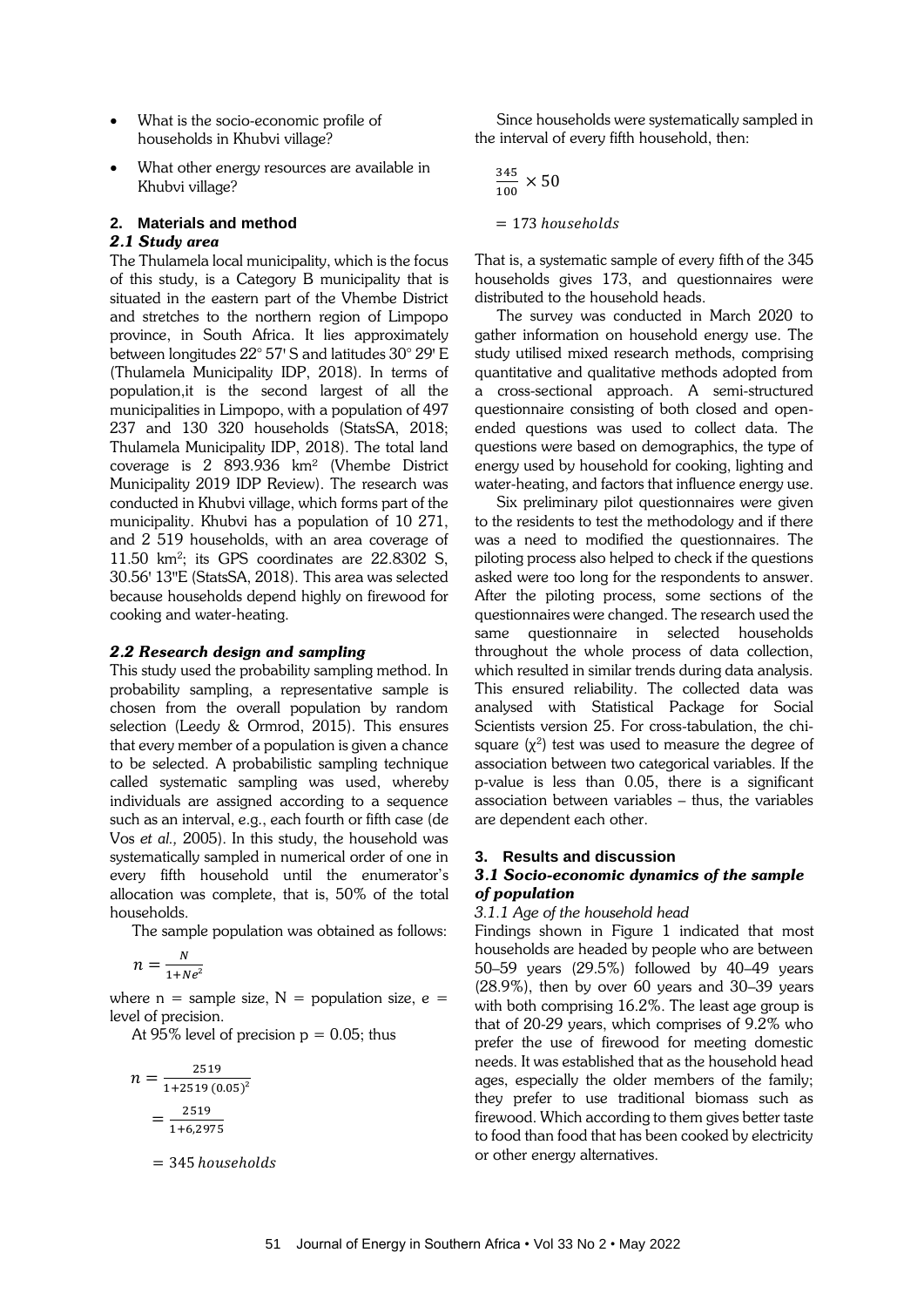

**Figure 1: Age of the household head.**

### *3.1.2 Gender*

Figure 2 shows that most people who were interviewed were females (62.9%). These results might be because females are entrusted with cooking responsibilities more than their male counterparts. The high rate of female respondents was found to be consistent with the study done by Semenya and Machete (2019), which indicated that majority of women are responsible for cooking, selecting and sourcing firewood for meeting domestic needs. This understanding was supported in a study done by Ateba *et al.* (2018), which revealed that society perceives women as people who should be accountable for cooking, harvesting firewood and performing various domestic chores around the house. Hence, these women in some case are liable for the decision-making process of energy choices within the household.



**Figure 2: Gender of the household head.**

#### *3.1.3 Marital status*

Figure 3 indicates that the majority (52.0%) of participants were single, followed by married (39.3%), then widowed (8.1%), with the least number of people indicating that they were divorced (0.6%). Khubvi is thus dominated by single-headed households.

#### *3.1.4 Educational level of household head*

Figure 4 shows that the level of education within the village is adequate. Most respondents had matric (28.3%), followed by some secondary education (23.7%), then tertiary education (22.5%), then some tertiary education (9.2%). The study sought to understand if education plays a role in household energy use. Education is an important factor which influences firewood consumption, as the level of literacy of the household head affects how a house-



**Figure 3: Marital status of household head.**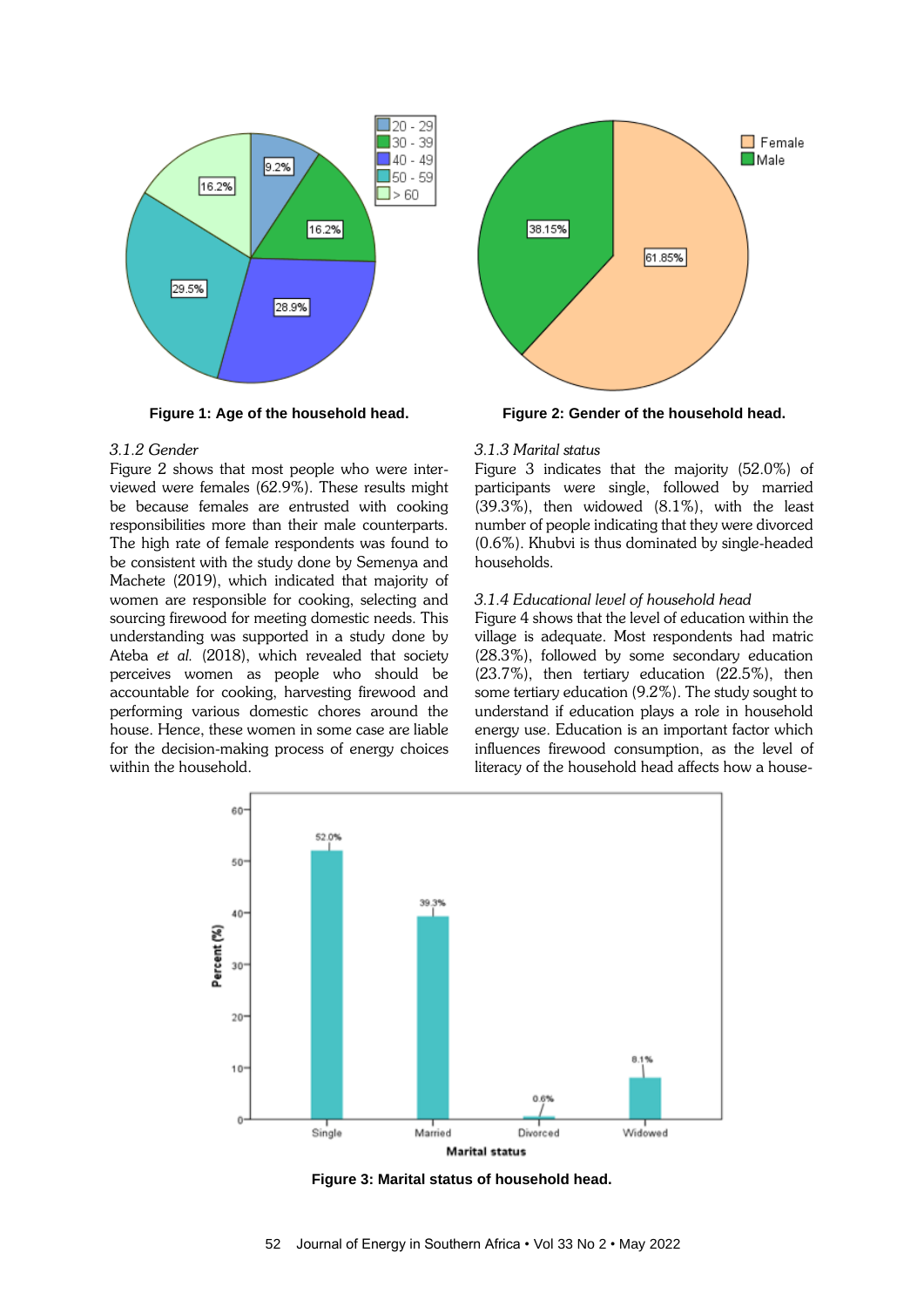





**Figure 5: Employment status of the household head.**

hold is informed. While it does not require a person to be educated to realise that extensive firewood consumption results in environmental degradation and promote soil erosion, findings revealed that most people who use firewood for domestic needs could read and write.

Participants have different perceptions and attitudes regarding the kind of fuel to be used by the household. Most educated participants indicated that they favoured the use of modern energy technologies and preferred to conserve and protect the natural resources for future generations. However, due to the limited employment opportunities, they are forced to use firewood. The study found that educated and employed people also still use firewood, to save money for other priorities such as education and health. Most people who use firewood for domestic purposes are fully aware of the consequences that can occur from the continual use of firewood such as accidental fires, indoor air pollution and environmental degradation from excessive clearance of firewood. It is evident that the educational background of a household head and limitation of financial incentives strongly impact on the choice of fuel to be used for domestic purposes. It can be argued that a combination of educational backgrounds and a decent income could mitigate excessive firewood harvesting.

#### *3.1.5 Employment status*

The study sought to evaluate whether employment status has an impact on the factors that influence firewood consumption. Figure 5 depicts the overall employment status of the participants. About 70% of the participants were employed. However, most of these participants were employed in primary and secondary sectors that hardly pay them enough money to sustain themselves (Figure 7). Results also indicate that most households only have one family member working (Figure 6). Participants who have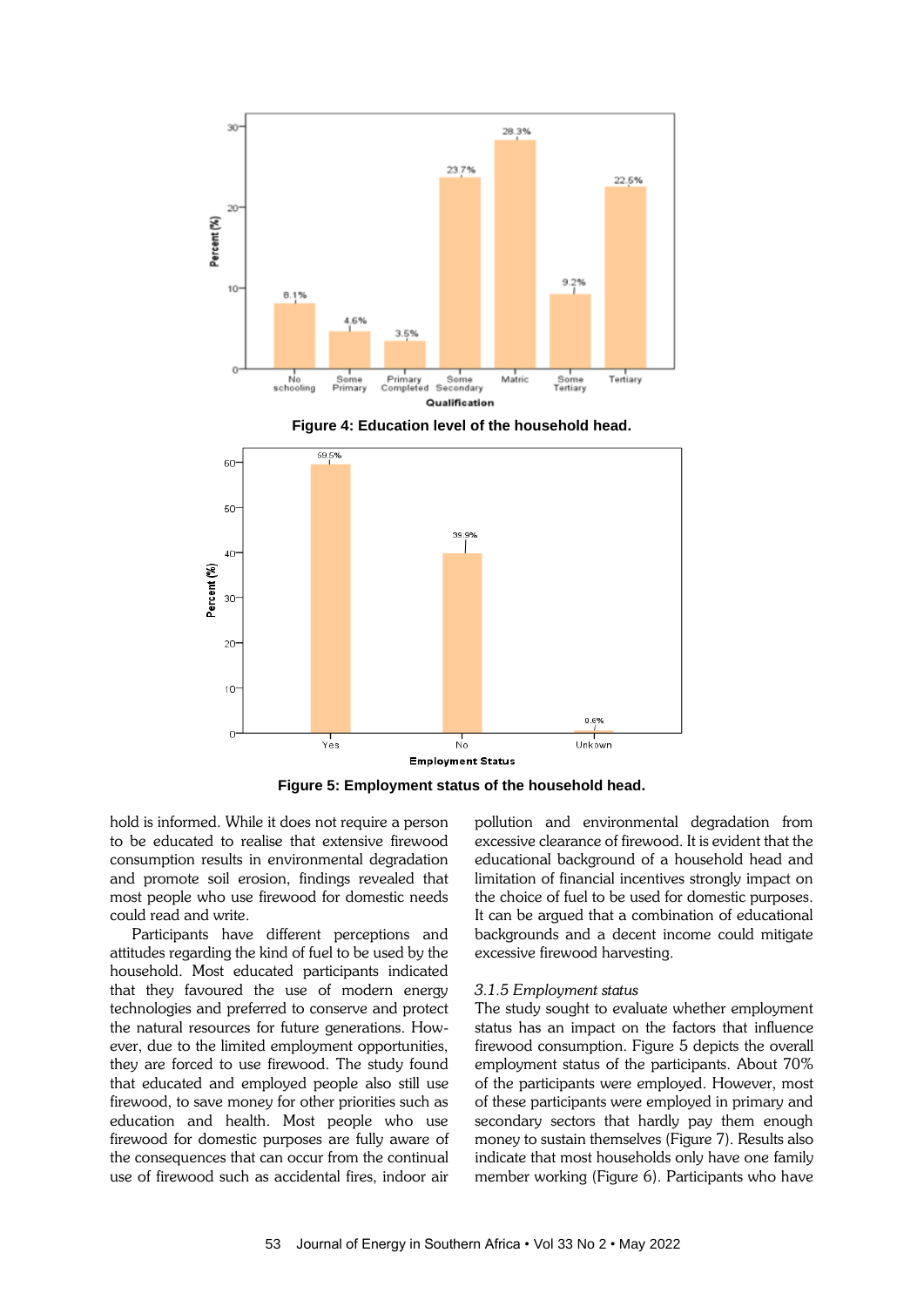no formal employment further indicated that they rely on single or multiple grants to support themselves, whilst others rely on family members who do not stay with them for financial support. In order to meet all the energy needs of a home, most households have opted to incorporate firewood in the domestic energy mix. Firewood is the main energy source used by majority of households.

#### *3.1.6 Number of employed members*

Figure 6 shows that in most households only one member (38.7%) of the family is employed. Followed by those who are not working (31.8%), then households with two members working (21.4%) and finally followed by households with three members and more than three members, having 5.2% and 2.3% respectively. The least number of participants

(0.6%) claim that they could not specify whether they are employed or not because they do odd jobs whenever they get a chance.

## *3.1.7 Income levels*

To evaluate if income plays a role in the factors that influence firewood consumption, participants were asked personal income questions. As shown in Figure 7, 19.7% of the participants earned less than R1000; 28.9% earned between R1001 and R3000; and 9.8% earned between R3001 and R6000. The study also found that 9.2% of the participants earned between R6001 and R10 000; 7.5% earned between R10 001 and R12 000; 6.4% earned between R12 001 and R15 000; 12.1% earned between R15 001 and R20 000 and lastly, 6.4% of the participants earned above R20 000 per month.



**Figure 6: Number of employed members in households**



**Figure 7: Income levels of the sampled population**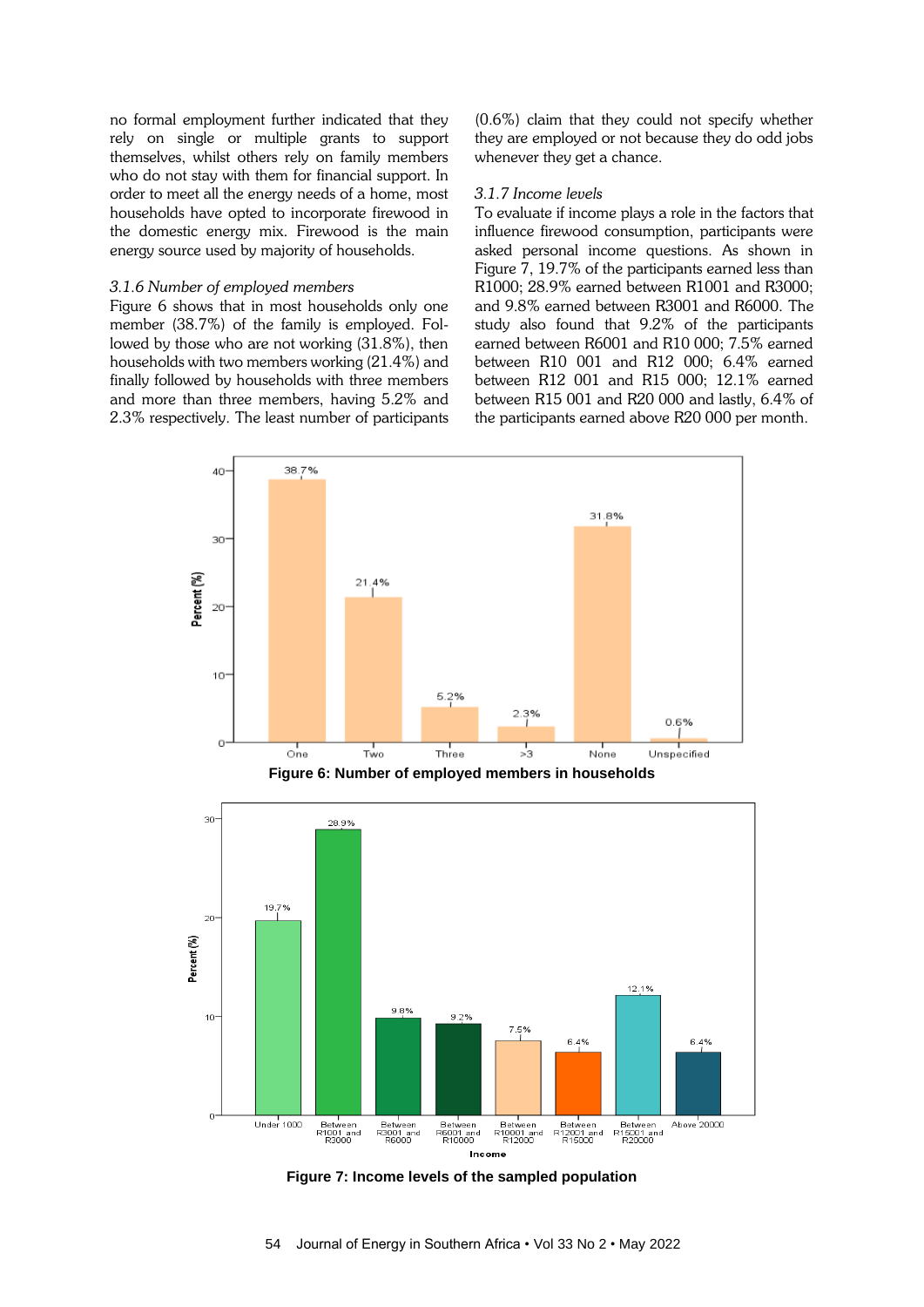Most of the people who earned less than R3000 per month include government grant holders and pensioners who have limited options to use other energy alternatives to meet their domestic needs. The findings of the current study are consistent with the findings from the literature review. For instance, a study by Uhunamure *et al*. (2017) revealed that firewood is generally consumed by low-income households as they have limited options and resources to switch to modern technologies fully. These limited options hinder the progress of a household from practicing sustainable measures which could save them from the looming firewood crisis. Firewood is cheap, easily accessible and can be used to generate income by selling firewood bundles to other households at a specific price.

#### *3.2 Characterising the community energy matrix*

The following sub-sections discuss the findings related to the energy mix of households in Khubvi.

### *3.2.1 Source of energy and frequency of use for cooking and water heating*

The majority of the participants used firewood (53.9%), followed by electricity (37.2%) and LPG (3.5%) as a source of energy for meeting daily domestic needs for cooking and water heating (see Figure 8). From the results it is evident that firewood is the most preferred energy source for meeting domiciliary needs, despite the impacts it has on the environment and human life.



Firewood is considered an easily accessible source of energy which is always available for cooking and water heating. Figure 8 shows the frequency of energy source that is used daily for cooking and water-heating. Participants indicated that they use different types of fuel for cooking different types of food. For example, firewood and LPG were used for cooking food that takes times to prepare, whereas electricity was usually used for cooking simple foods that do not require much energy to prepare, such as cooking eggs or making tea. Additionally, participants indicated that they are struggling to switch completely to modern energy sources due to financial constraints, which is why they use electricity mainly for lighting but firewood for cooking and heating. This results in excessive harvesting of firewood and an increase in detrimental impacts such as deforestation, loss of biodiversity, soil erosion, and exposure to health and safety risks.

#### *3.2.2 Source of energy for lighting*

As indicated in Figure 9, the majority (98.3%) of the participants used electricity for lighting, and candles were seldomly used (1.7%). Candles are used mostly used by unelectrified low-income households with limited access to modern and efficient energy technologies.



**Figure 9: Source of energy for lighting.**

In electrified families, candles are mainly used in extreme cases where there is load-shedding or power cuts that last for more than one day or in cases where a household is struggling to purchase electricity to limited due financial resources. One reason why candles are seldom preferred is the high number of past cases of accidental fires, which often led to burned-down houses or death of family members or death or injury to a neighbour trying to rescue family members.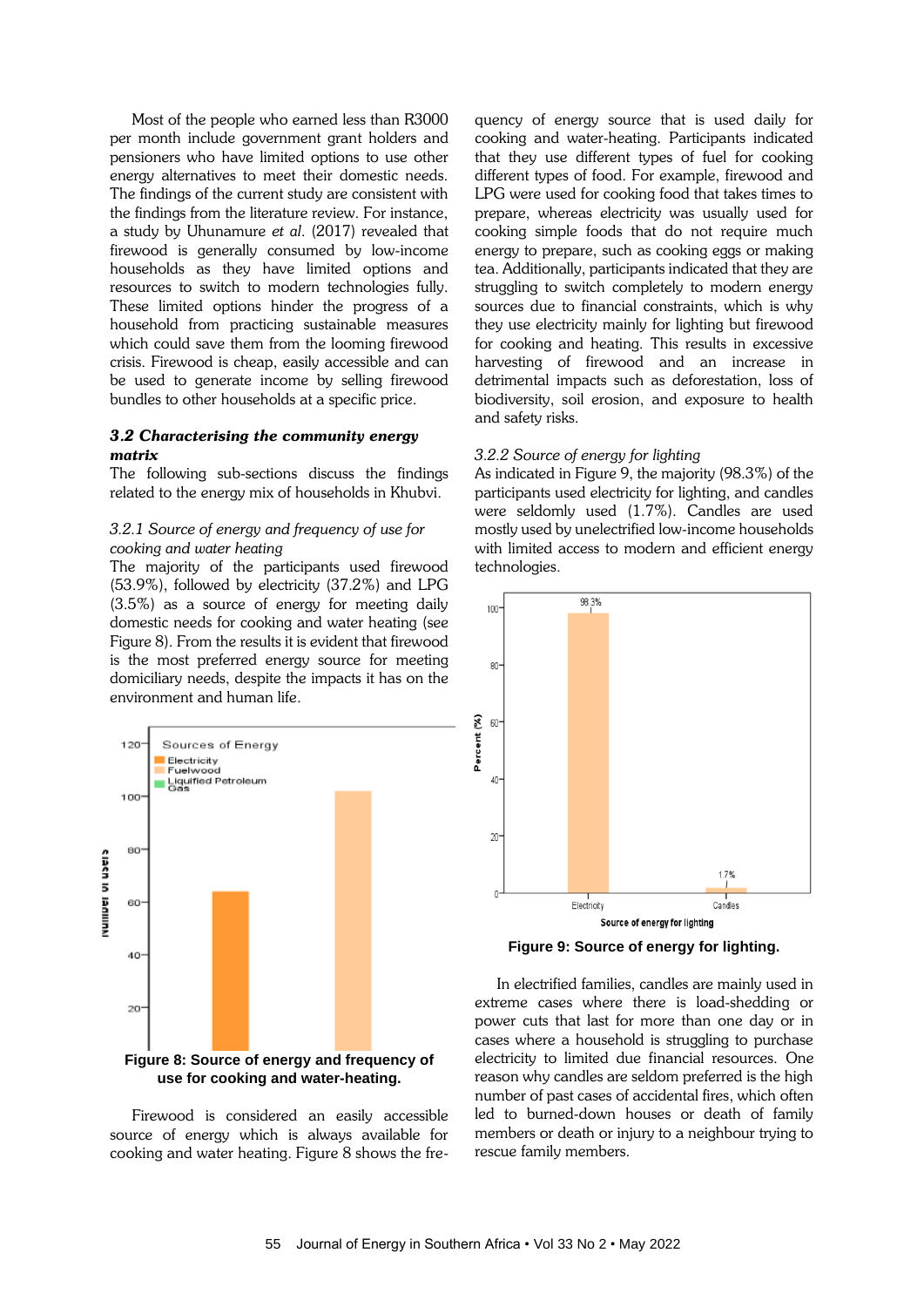## *3.2.3 Access to electricity*

Figure 10 indicates that most members (97.7%) of the community have access to electricity. About 0.6% of participants indicated that electricity accessibility in their area is mostly unreliable due to technical problems that are related to electricity supply resulting from load-shedding, severe weather or technical issues related to their meter boxes or unaffordability of electricity. The identified reason for non-availability of electricity among households includes households not connected to the electricity grid at all (particularly in new stands).



#### *3.2.4 Reasons for using firewood*

Figure 11 indicates that the main reason why the majority (52.5%) of households use firewood is that it is always available. Others (38.4%) indicated that firewood is cheap and affordable, which means that almost everyone can afford to use it to meet domestic needs. Although there were participants who stated that they favoured the use of firewood due to convenience (3.0%), economic value (3.0%), easy to use (2.0%), and taste (1.0%), they were in the minority.

Firewood is either bought in bundles from the firewood market (a truck is hired to deliver a load) or self-harvested. The findings of this study are consistent with the conclusions of the literature. For instance, a study by Variawa (2012) revealed that the availability of natural resources such as firewood is seen as the stronghold for the poor, as they provide a safety net against the erratic nature of poor modern energy provision as well as against energy inequalities. Firewood is cheap and always available, which reduces household energy expenditure especially among large families with limited financial resources. The reduction in energy expenditure can also favour low-income households, as they can invest the limited financial resources on other necessary revenues that can provide long-term gains such as education and health. One main strength of firewood is that it cooks faster and preserve the taste of food being cooked.



**Figure 11: Reasons for using firewood.**

### *3.2.5 Frequency of firewood use*

Figure 12 shows that a majority (99.0%) of participants use firewood daily, whereas (1.0%) prefer fuel-stacking using various energy alter-natives. This is mainly attributed to the availability and accessibility of firewood.



Extensive firewood consumption can lead to overexploitation of natural resources. Moreover, since firewood is consumed daily, livelihoods of local people are often adversely affected by firewood scarcity. The scarcity of firewood promotes the use of dirty and inefficient materials such as agricultural residues. It also results in households being deprived of quality time with their loved ones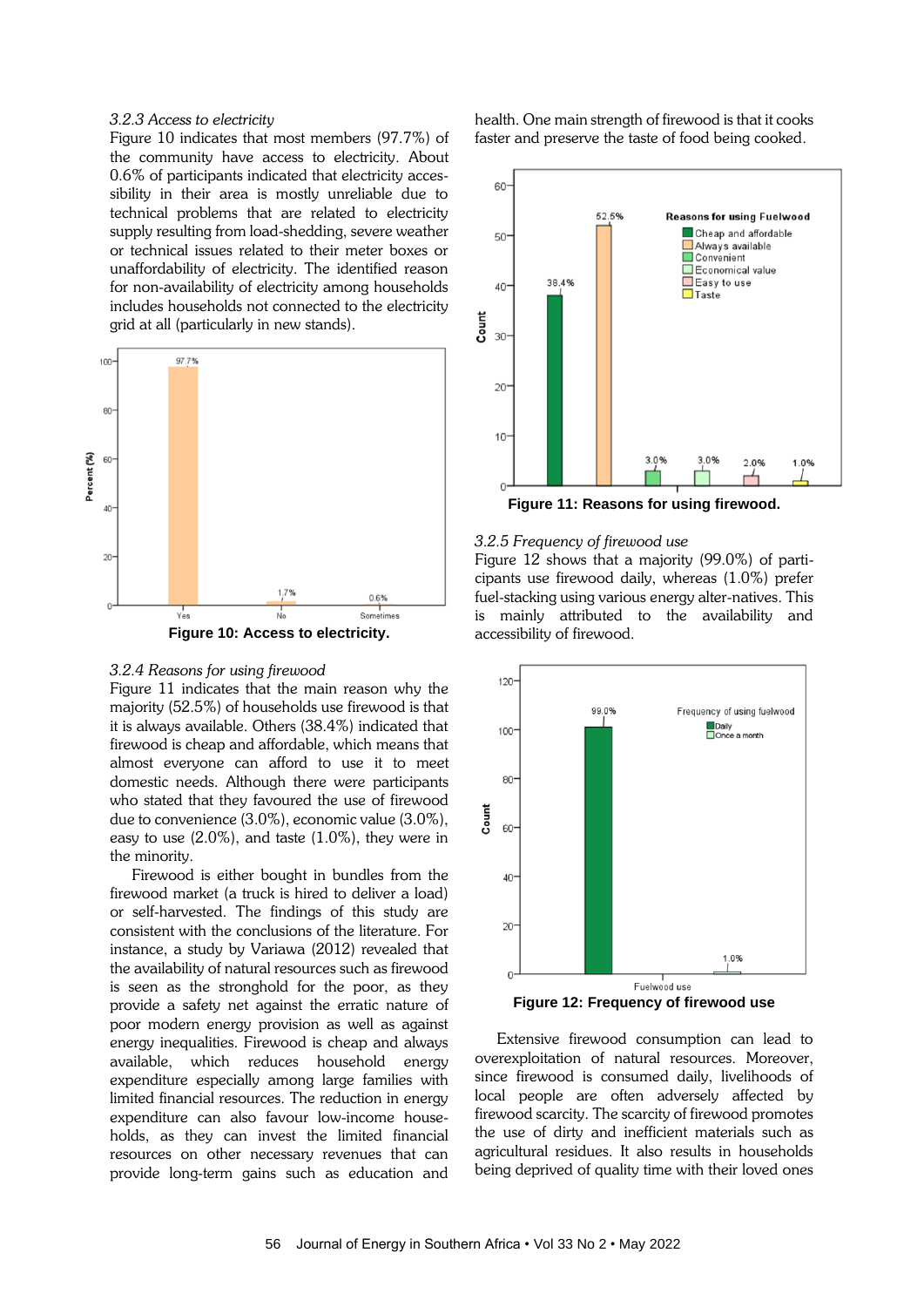as they must endure long walks. In some cases, households must spend two to three hours in search of firewood. The search of firewood in the mountains can have devastating consequences, as household members maybe be kidnapped, or injured or killed by wild animals. Additionally, the prolonged use of firewood has resulted in participants indicating that they often gasp for air due to indoor air pollution, which is associated with respiratory infections. The issue of indoor air pollution has inspired investment in energy-efficient cooking devices, such as for LPG, electricity and paraffin stoves.

## *3.3 Factors influencing the community energy matrix through analysis*

The following sub-sections discuss the findings related to the energy mix through the analysis of households in Khubvi.

## *3.3.1 Age and source of energy*

A chi-square test was done between age group and source of energy to determine if any relationship exists between the variables (Table 2). The test found that there is no statistically significant association between age and source of energy used  $(\chi^2$ = 14.21, p = 0.076) – this is because the pvalues is greater than the significance level  $p > 0.05$ .

**Table 2: Relationship between age group and source of energy.**

| Age                                                    | Source of energy for heating<br>and cooking |             |     | p-value |  |  |
|--------------------------------------------------------|---------------------------------------------|-------------|-----|---------|--|--|
|                                                        | Firewood                                    | Electricity | LPG |         |  |  |
| 20-29                                                  | 6                                           | 10          |     | 0.76    |  |  |
| 30-39                                                  | 13                                          | 13          | 2   |         |  |  |
| 40-49                                                  | 26                                          | 21          | 2   |         |  |  |
| 50-59                                                  | 37                                          | 12          | 2   |         |  |  |
| >60                                                    | 20                                          | 8           | 0   |         |  |  |
| Note: 8 cells (33%) have expected count of less than 5 |                                             |             |     |         |  |  |

*Note:* 8 cells (33%) have expected count of less than 5. The minimum expected count is .56

This implies that age does not influence the source of energy used by households. The findings contradict studies by Onyeneke *et al.* (2015) and Gatama (2014), who found that age has a positive relationship to firewood consumption. Gatama asserted that in the Ethiopian cities consumption and demand for wood increases with age. The author further explains that older people are resistant to change and prefer the use of traditional biomass as the source of energy for meeting domiciliary needs. The contradiction of results is attributed to the fact that information varies from place to place.

## *3.3.2 Gender and source of energy*

A chi-square test was done between gender and source of energy to determine if any relationship exist between the variables (Table 3). The study revealed that there is a statistically significant association between gender and source of energy used ( $\chi^2$  = 7.52, p = 0.023). This refers to the p < 0.05, the Chi-square test had determined the association between the variables as the significance level is less than the p-value, therefore gender can explain the source of energy used.

| Table 3: Relationship between gender and |  |
|------------------------------------------|--|
| source of energy.                        |  |

|    |    | Gender Source of energy for heating p-value<br>and cooking |       |  |
|----|----|------------------------------------------------------------|-------|--|
|    |    | LPG                                                        |       |  |
| 71 | 33 | 2.                                                         | 0.023 |  |
| 31 | 31 |                                                            |       |  |
|    |    | Firewood Electricity                                       |       |  |

*Note:* 2 cells (33.3%) have expected count less than 5. The minimum expected count is 2.30.

The test implies that gender plays a significant role in household energy use. Women play a huge role in acquiring household energy for domestic purposes; they are responsible for firewood harvesting, collection and transportation. The findings of the current study are consistent with the results of Danlami (2019); Semenya and Machete (2019); Ateba *et al*. (2018), and Ogwuche and Asobo (2013), which revealed that gender plays a significant role in the factors that influence firewood usage, because society perceives women as people who should be accountable for cooking, harvesting firewood and performing various domestic chores around the house. Equally important is that women and men make different decisions regarding the choice of household fuel, as stated in literature by Ogwuche and Asobo (2013). Most households are headed by men who are in charge of overseeing cash flow and are also the primary decision-makers. This compels women to use traditional biomass as they are hardly in control of financial expenditures such as purchasing energy resources (Semenya & Machete, 2019; Ismail & Khembo, 2015). Annecke (2002) cited by Ismail and Khembo (2015) argued that women who have limited control of financial resources are more prone to remain absolutely energy-poor. In support of this, Ismail & Khembo (2015) indicated that a home that is headed by a male who is a primary provider and decision-maker might differ distinctively from a household that is led by females. A household that is headed by women might favour the use of modern energy because of the constraints that are associated with firewood consumption, which often take hours to collect and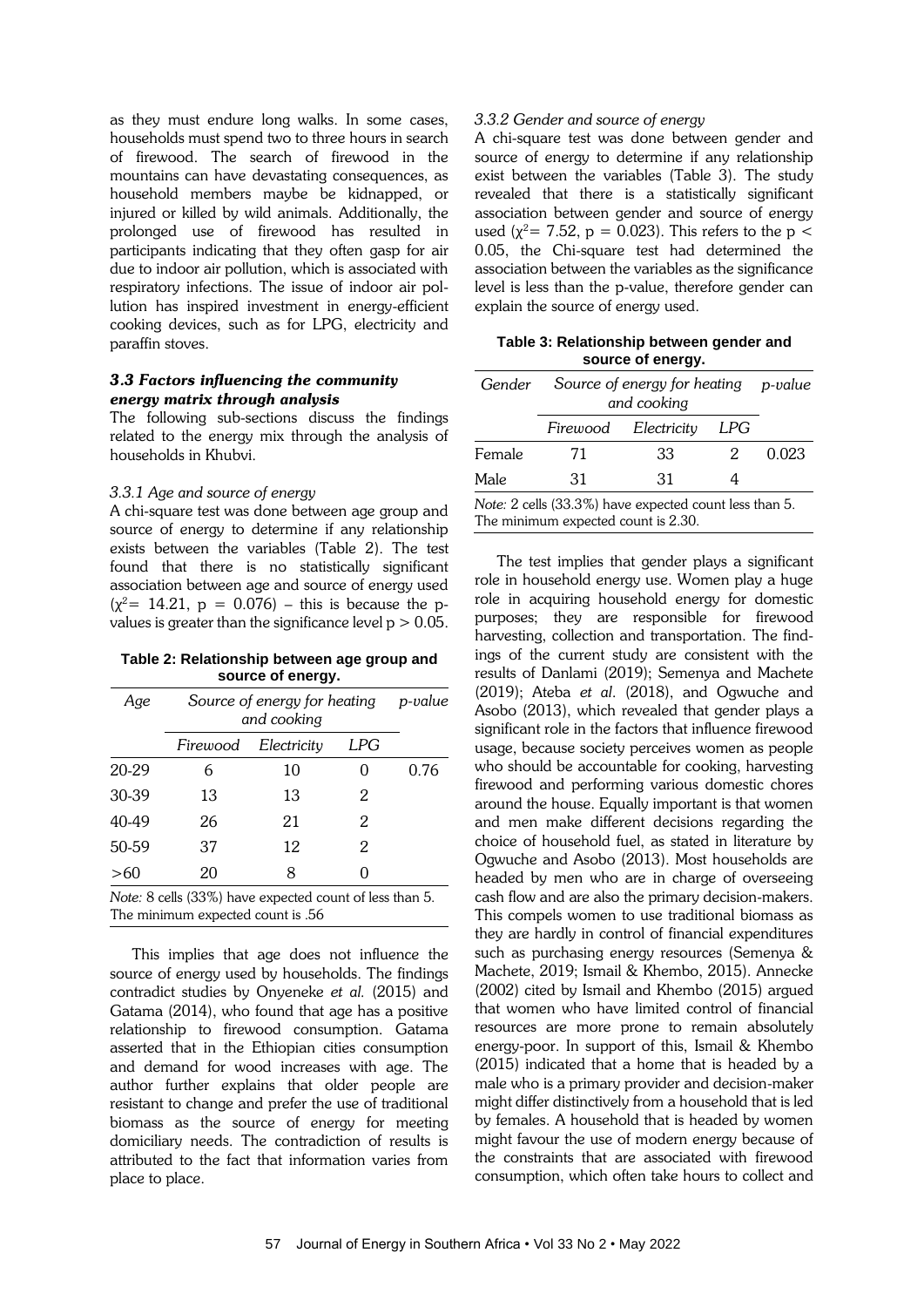in most cases women and girls have to transport firewood with headloads. This often leads to back pain and injury. Other reason for women to favour modern energy use might include fears of accidents that can occur while collecting firewood, reduce women's work and time burden and also to improve their family lives (WLPGA, 2014). Whereas a male household head might not disregard the use of firewood because he is not in direct contact with the smoke, unlike women (Danlami 2019). As such, the role of gender in household energy use should be taken into consideration by policy makers. It can be concluded that there is a positive relationship between gender and source of energy.

#### *3.3.3 Marital status and source of energy*

The study sought to determine if marital status influence household energy use. The possibility of association between marital status and source of energy variables was determined using the chisquare test (Table 4). There is no statistically significant association between marital status and source of energy used ( $\chi^2$ = 7.04, p = 0.317), as the p-value is more than the significance level  $p > 0.05$ .

| Table 4: Relationship between marital status |  |
|----------------------------------------------|--|
| and source of energy.                        |  |

| Status                                                                | Energy source preferred<br>for cooking |    |              | p-value |  |  |
|-----------------------------------------------------------------------|----------------------------------------|----|--------------|---------|--|--|
|                                                                       | Firewood                               |    |              |         |  |  |
| Single                                                                | 54                                     | 32 | З            | 0.317   |  |  |
| Married                                                               | 36                                     | 29 | 3            |         |  |  |
| Divorced                                                              |                                        |    | $\mathbf{0}$ |         |  |  |
| Widowed                                                               | 12                                     | 2  | 0            |         |  |  |
| $N_{\text{obs}}$ 6 sells (EQ 00%) house supported sount loss than $E$ |                                        |    |              |         |  |  |

*Note:* 6 cells (50.0%) have expected count less than 5. The minimum expected count is .03.

The test implies that households that are headed by a married couple are less likely to consume firewood. The non-existent relationship between marital status and source of energy can be attributed to the fact that a married couple could combine their incomes and share expenditure. Families with one breadwinner are likely to endure more socioeconomic challenges than families where two or more people are working because their combined salary can make a huge difference in sustaining the home. Hence, the marital status has a negative effect on the preferences or probability to use firewood. The findings are consistent with the findings by Ismail & Khembo (2015), who established that there is a negative impact of marital status on firewood consumption due to the fact that married couple are likely to be less energy poor due to their combined income and shared expenses. Yet these findings contradict the findings of a study that was done by Onyeneke *et al*. (2015), who revealed that marital status has a positive relationship to firewood consumption because of tendencies associated with household size.

# *3.3.4 Education of the household head and source of energy*

A chi-square test was done between education level of household head and source of energy to determine if any relationship exist between the variables (Table 5).

| Table 5: Relationship between education level |
|-----------------------------------------------|
| of household head and source of energy.       |

| Education<br>level                                      | Energy source preferred<br>for cooking |                      |     | p-value |  |  |
|---------------------------------------------------------|----------------------------------------|----------------------|-----|---------|--|--|
|                                                         |                                        | Firewood Electricity | LPG |         |  |  |
| No<br>schooling                                         | 12                                     | 3                    | 0   | 0.000   |  |  |
| Some<br>primary                                         | 5                                      | 2                    | 1   |         |  |  |
| Primary<br>completed                                    | 6                                      | 1                    | O   |         |  |  |
| Some<br>secondary                                       | 36                                     | 7                    | 1   |         |  |  |
| Matric                                                  | 31                                     | 12                   | 2   |         |  |  |
| Some<br>tertiary                                        | 3                                      | 10                   | 1   |         |  |  |
| Tertiary                                                | 9                                      | 29                   | 1   |         |  |  |
| Note: 11 cells (52.4%) have expected count less than 5. |                                        |                      |     |         |  |  |

The minimum expected count is .24.

The study found that there is a statistically significant association between the level of education of household head and source of energy used ( $\chi^2$  = 50.045, p = 0.000). The p < 0.05, the Chi-square test has determined the association between the variables as the significance level is less than the p-value, therefore the level of education of the head of the household can help explain the source of energy used. The test implies that the level of education of the head of the household influences the decision to move to cleaner energy technologies. When the head of the household is educated, they tend to be more open-minded about the sustainable ways in which firewood can be harvested. It is through education that people's perceptions, attitudes and behaviour towards firewood consumption practices can be changed. It can be concluded that there is a positive relationship between the level of education and source of energy. The study supports the outcomes of previous research by Semenya and Machete (2019), Uhunamure et al.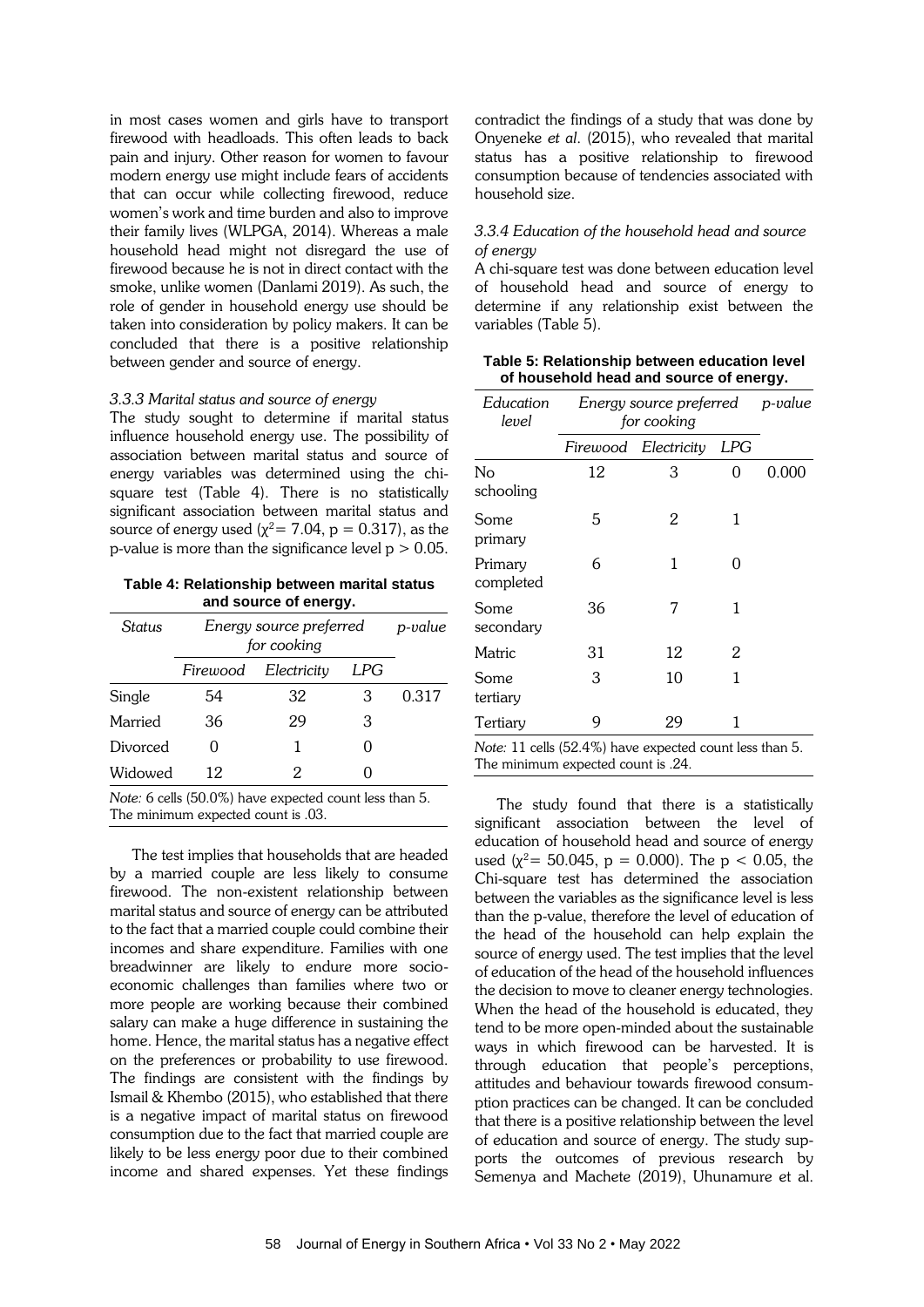(2017), and Ogwuche and Asobo (2013), which revealed that education influences fuel use. The authors argued that people who have elevated educational attainment are more likely to embrace the use of cleaner energy forms which enhance the conservation of natural resources.

*3.3.5 Employment status and source of energy* A chi-square test was done between employment status and source of energy to determine if any relationship exist between the variables (Table 6).

| Table 6: Relationship between employment |
|------------------------------------------|
| status and source of energy.             |

| Status                                                                                        | Energy source preferred p-value<br>for cooking |                          |   |       |  |
|-----------------------------------------------------------------------------------------------|------------------------------------------------|--------------------------|---|-------|--|
|                                                                                               |                                                | Firewood Electricity LPG |   |       |  |
| Employed                                                                                      | 47                                             | 55                       | Δ | 0.000 |  |
| Unemployed                                                                                    | 55                                             | 11                       | 2 |       |  |
| Unknown                                                                                       |                                                | 0                        |   |       |  |
| Note: 11 cells (52.4%) have expected count less than 5.<br>The minimum expected count is .24. |                                                |                          |   |       |  |

The study showed a statistically significant association between employment status and source of energy used ( $\chi^2$ = 23.34, p = 0.000). The p < 0.05, the chi-square test has determined the association between the variables as the significance level is less than the p-value, therefore employment status can help explain the source of energy used. The test implies that when unemployed members dominate a household they are faced with a great burden, resulting from household spending and income burden which result in their minimum income being far less than their needs. They are deemed both energy- and resource-poor, as they live below the poverty line. It can be concluded that there is a positive relationship between employment status and source of energy used. Employment status and firewood consumption are inextricably linked. This result concurs with the findings of the studies by Uhunamure et al. (2017) and Matsika et al. (2012), which stated that high unemployment rate influence firewood consumption.

## *3.3.6 Number of employed members in a household and source of energy*

The possibility of association between number of employed household members and source of energy variables was determined using the chisquare test (Table 7). It was shown that there is a statistically significant association between the number of employed household members and the source of energy used ( $χ2 = 43.663$ ,  $p = 0.000$ ). The  $p < 0.05$ , the chi-square test has determined the association between the variables as the

significant level is less than the p-value, therefore the number of employed household members can help explain the source of energy used. The test implies that when there are less employed members in a household, the more household members rely on firewood consumption. Usually, when people use traditional biomass, it is due to limited financial resources. Thus, if a household can afford modern energy such as electricity, they tend to use it. It can be concluded that there is a positive relationship between the number of employed household members and sources of energy.

| Table 7: Relationship between number of  |
|------------------------------------------|
| employed members in household and source |
| of energy.                               |

| No. of<br>employed<br>members                           | Energy source preferred p-value<br>for cooking |                          |   |       |  |
|---------------------------------------------------------|------------------------------------------------|--------------------------|---|-------|--|
|                                                         |                                                | Firewood Electricity LPG |   |       |  |
| 1                                                       | 38                                             | 25                       | 4 | 0.000 |  |
| 2                                                       | 14                                             | 22                       | 1 |       |  |
| 3                                                       | 2                                              |                          | 0 |       |  |
| More than 3                                             | 0                                              | 4                        |   |       |  |
| None                                                    | 48                                             | 5                        |   |       |  |
| Unspecified                                             | $\mathbf{\Omega}$                              | 1                        |   |       |  |
| Note: 11 cells (61.1%) have expected count less than 5. |                                                |                          |   |       |  |

The minimum expected count is .03.

## *3.3.7 Income level and source of energy*

A Chi-square test was done between income level and source of energy to determine if any relationship exist between the variables (Table 8). The study found that there is a statistically significant association between income level and source of energy used ( $\chi^2$  = 58.999, p = 0.000). The p < 0.05, the chi-square test has determined the association between the variables as the significance level is less than the p-value, therefore income level can explain the source of energy used. The test implies that the income level of a household influences energy use. People who earn more money tend to drift away from traditional biomass, and they tend to incorporate modern energy in their domestic energy mix. Higher-income households are associated with the use of LPG and electricity for cooking and water-heating as an alternative energy source, while low-income households tend to rely on firewood and other low-cost energy sources. It can be concluded that there is a positive relationship between income level and source of energy. These finding are consistent with those of Semenya and Machete (2019) and Ogwuche & Asobo (2013), which revealed that as household income increases, households tend to shift to more appropriate fuels.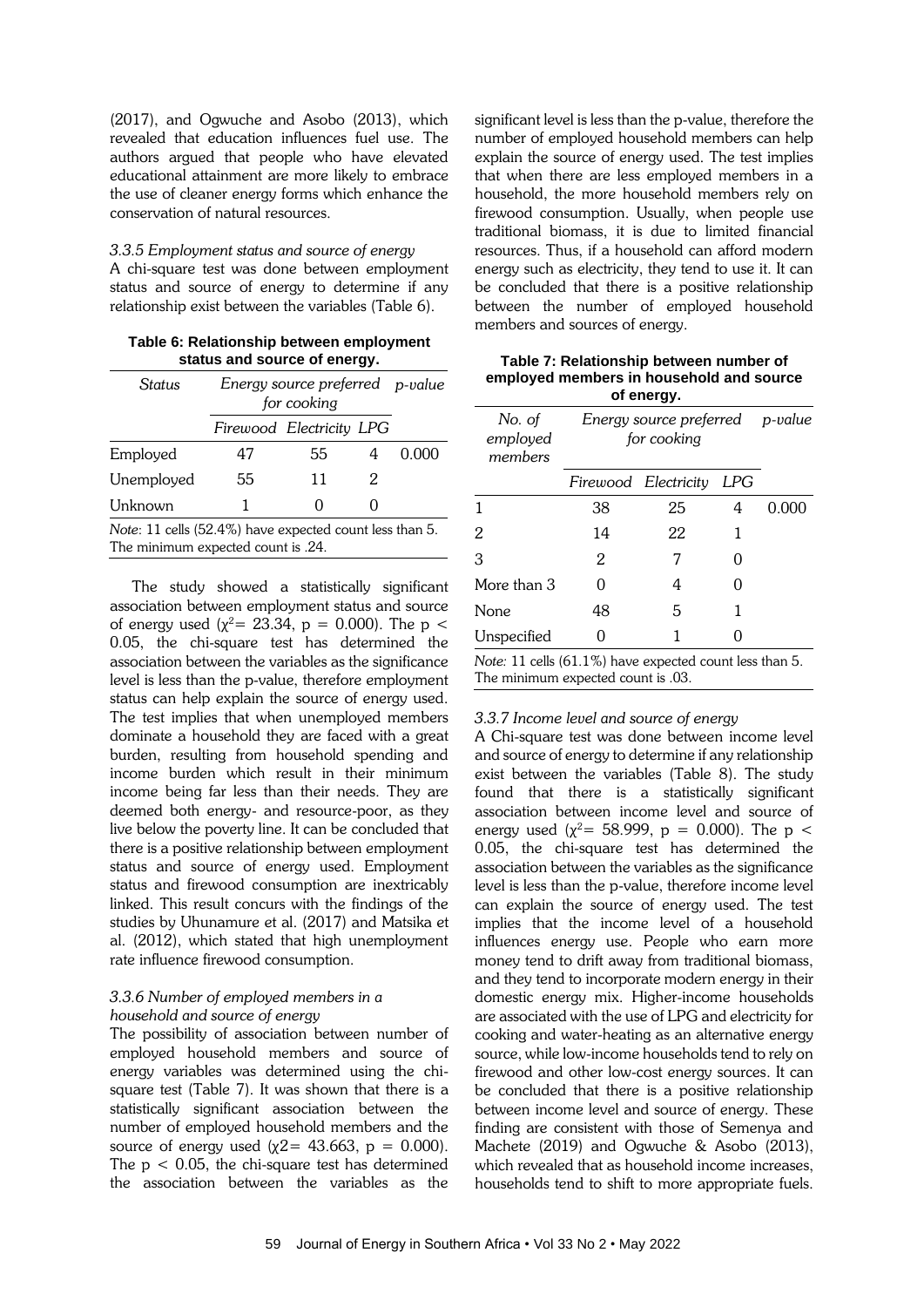Similarly, the study done by Uhunamure *et al.* (2017) found that household income is an indication of status welfare as well as the economic development of a household.

**Table 8: The relationship between income level and source of energy.**

| Monthly income                          | Energy source preferred p-value<br>for cooking |                          |   |       |
|-----------------------------------------|------------------------------------------------|--------------------------|---|-------|
|                                         |                                                | Firewood Electricity LPG |   |       |
| Under R1 000                            | 26                                             | 6                        | 1 | 0.000 |
| R <sub>1</sub> 001-R <sub>3</sub> 000   | 41                                             | 8                        | 1 |       |
| R <sub>3</sub> 001-R <sub>6</sub> 000   | 13                                             | 3                        |   |       |
| R <sub>6</sub> 001-R <sub>10</sub> 000  | 4                                              | 9                        | 3 |       |
| R <sub>10</sub> 001-R <sub>12</sub> 000 | 5                                              | 8                        |   |       |
| R <sub>12</sub> 001-R <sub>15</sub> 000 | 3                                              | 8                        | 0 |       |
| R <sub>15</sub> 001-R <sub>20</sub> 000 | 8                                              | 13                       | 0 |       |
| Aboye R20 000                           | 2                                              | g                        |   |       |

*Note:* 11 cells (45.8%) have expected count less than 5. The minimum expected count is .38.

*3.3.8 Energy expenditure and source of energy*

A chi-square test was done between energy expenditure and source of energy to determine if any relationship exist between the variables (Table 9).

| Table 9: The relationship between energy |
|------------------------------------------|
| expenditure and source of energy         |

| Expenditure Energy source preferred p-value                                                  | for cooking       |                          |    |       |  |  |  |  |
|----------------------------------------------------------------------------------------------|-------------------|--------------------------|----|-------|--|--|--|--|
|                                                                                              |                   | Firewood Electricity LPG |    |       |  |  |  |  |
| Under R500                                                                                   | 92                | 45                       | 5. | 0.017 |  |  |  |  |
| R501-R1000                                                                                   | 10                | 17                       |    |       |  |  |  |  |
| R <sub>1001</sub> -R <sub>1500</sub>                                                         | $\mathbf{\Omega}$ | 2                        |    |       |  |  |  |  |
| Note: 5 cells (55.6%) have expected count less than 5.<br>The minimum expected count is .07. |                   |                          |    |       |  |  |  |  |

There is a statistically significant association between energy expenditure and source of energy used ( $\chi^2$ = 12.044, p = 0.017). The p < 0.05, the chi-square test has determined the association between the variables as the significance level is less than the p-value. Therefore, energy expenditure has a positive influence on the source of energy used. The test implies that as the price of energy expenditure influences the choice of energy within a house due to some energy sources being more expensive than others. Firewood is easily accessible, available in abundance, cost-effective, which means that almost everyone can afford to use it. Electricity requires more money for initial investment,

acquisition and maintenance of electrical cooking appliances. As such the high expenditure that is associated with electricity influences low-income households to depend on firewood. It can therefore be concluded that there is a positive relationship between energy expenditure and source of energy. The findings are consistent with the findings of Ateba *et al*. (2018), who revealed that the amount of income that is dedicated for electrical use is more within high-income households that low-income ones. Further, they indicated that the cost of modern fuels, together with their transaction cost, are mainly high, and low-income households cannot afford payments associated with modern regular spending as well as the initial investment and maintenance of these cooking appliances.

## **4. 4. Conclusion**

The study indicated that the use of firewood as a primary source is influenced by socio-economic factors such as gender, education level of the household head, employment status, income level, number of employed members in a household, and energy expenditure. Households in Khubvi village depend mainly on social grants of between R1000 and R3000. This amount is below the poverty line. As such, the community does not have the luxury of selecting the type of energy to use, but must rely on traditional fuels for meeting domestic needs.

Given the energy supply crisis, environmental degradation, and diseases that are associated with firewood consumption, households should be encouraged to seek the use of renewable energy in their domestic energy mix to alleviate energy poverty and reduce the heavy reliance on firewood. The use of modern energy technologies such as liquefied petroleum gas, biogas, and solar, together with improved cooking stoves, can help to reduce overexploitation of natural resources and also prevent indoor air pollution, which is associated with heart disease and mortality. Since most household are deemed energy-poor, the government should subsidise renewable energy, especially among rural households, where there are limited resources.

Renewable energy resources, which include biogas and solar, are the best option to reduce extensive firewood usage among households. Biogas is a renewable energy source that is produced from the bioremediation of organic materials such as cattle, pig, human, sheep and chicken manure, and is usually available to lowincome rural households (Mukumba *et al.,* 2016; Msibi, 2015). It should be highly encouraged in rural areas since most households own livestock. Biogas energy can be used for cooking and water-heating and can also be easily converted into electricity (Msibi, 2015). Households should be trained on how to use animal dung to produce energy from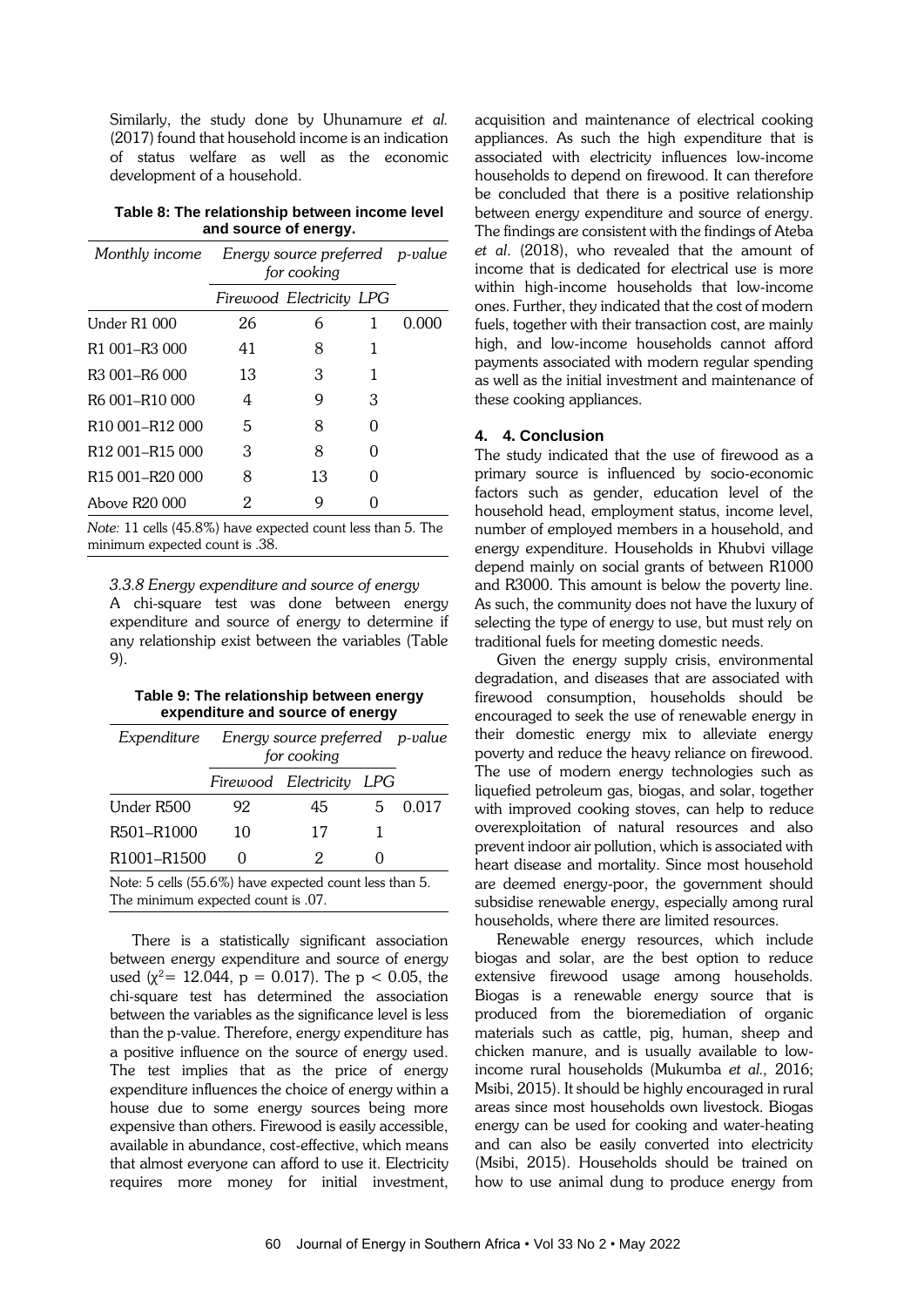biogas technology. Solar energy is another leading potential, given South Africa's high level of solar radiation. Limpopo province has the highest sunlight radiations annually. The temperature in Thulamela local municipality can reach  $45^{\circ}$ C during summer, which is a great advantage for Khubvi village since solar could be used to generate energy for cooking and lighting. The adoption of solar technology could also create employment for contractors and the retail industry that would employ local residents for installating and maintaing the solar system. Moreover, the adoption of renewable energy would also improve the livelihoods of local residents, especially women and children, who remain the most deprived academically. Women and children are further exposed to indoor air pollution and have to endure long walks in search of firewood, which can even lead to being assaulted. The study was limited to the factors that influence fuelwood consumption by households, as such, air pollution due to the emission of toxic gases such as carbon dioxide, carbon monoxide, sulfur dioxide, and nitrogen oxides (NOx) was not investigated. Future research needs to cover this issue as it impacts negatively on women and children who are in direct contact with the smoke emitted from poorly ventilated spaces.

#### **Author roles**

L. Netshipise did data collection, data analysis and drafting of the manuscript. K. Semenya did data analysis, supervised the study, proofread and edited the manuscript.

#### **Acknowledgements**

The authors express their sincere appreciation and gratitude to the residents of Khubvi village for their warm welcome to their homes, availing themselves to respond to the questionnaires and for their willingness to share their information and time. N.L. would also like to thank UNISA for their financial contribution.

#### **References**

- Akther, S., Miah, D., & Koike, M. 2010. Driving forces for firewood choice of households in developing countries: Environmental implications for Bangladesh. *International Journal of Biodiversity Science, Ecosystem Services & Management*, 6(1-2): 35-42.
- Ateba, B. B., Prinsloo, J. J., & Fourie, E. 2018. The impact of energy fuel choice determinants on sustainable energy consumption of selected South Africa households. *Journal of Energy in Southern Africa*, 29(3): 51-65.
- Danlami, A. H. 2019. Assessment of factors influencing firewood consumption in Bauchi state, Nigeria. *Journal of Sustainability Science and Management*, 14(1): 99-109.
- Feyisa, B. N., Feyssa, D. H., & Jiru, D. B. 2017. Fuel wood utilisation impacts on forest resources of Gechi District, South Western Ethiopia. *Academic Journal*, 9(8): 140-150.
- *International Encyclopedia of the Social and Behavioral Science.* Second Edition. 2015. Infant and child mortality in industrialized countries: 14-20.
- Ismail, Z., & Khembo, P. 2015. Determinants of energy poverty in South Africa. *Journal of Energy in Southern Africa*, 26(3): 66-78.
- Isma'il, M., Maiwada, A., Bashir, A., Musa, I. J., Adamu, G., & Babajo, H. 2014. Comparative analysis of firewood utilization in-and-around Ikara local government area of Kaduna State, Nigeria. *Global Journal of Research and Review*, 1(3): 125-135.
- Israel-Akinbo, S., Snowball, J., & Fraser, G. 2018. The energy transition patterns of low-income households in South Africa: An evaluation of energy programme and policy. *Journal of Energy in Southern Africa*, 29(3): 75-85.
- Kasangana, K. K., Makonese, T., & Masekameni, D. M. 2018. Knowledge and perceptions of hazards associated with traditional cooking and heating fuel. *International Conference on the Domestic use of energy (DUE)*, 1-7.
- Kimemia, K. D. 2014. Transition to clean household energy in low-income urban settlements of South Africa: Safety, health and low carbon. PHD project: University of Johannesburg.
- Lloyd, P. 2014. Challenges in household energization and the poor. Energy Institute: Cape Peninsula University of Technology, Cape Town, South Africa.
- Lourens, K. 2018. The impact of 100kwh free electricity on meeting the energy needs of poor urban household. Masters project: University of South Africa.
- Makonese, T., Ifegbesan, A. P. & Rampedi, I. T. 2017. Household cooking fuel use patterns and determinants across Southern Africa: Evidence from the demographic and health survey data*. Energy & Environment*, 29(1): 29-48.
- Makonese, T., Kimemia, D., & Annegarn, H. J. 2012. Assessment of free basic electricity and use of pre-paid meters in South Africa. *International Conference on the Domestic Use of Energy (DUE)*, 165-172.
- Makonese, T., Masekameni, D. M., & Annegarn, H. J. 2016. Energy use scenarios in an informal urban settlement in Johannesburg, South Africa. *International Conference on the Domestic Use of Energy (DUE)*, 1-6.
- Masekameni, D., Kasangana, K. K., Makonese, T. 2017. A comprehensive review on small-scale combustion technologies in southern Africa, what is known, done and emergent knowledge gaps. *International Conference on the Domestic Use of Energy (DUE)*, 16-23.
- Masekoameng, K. E., Simalenga, T. E., & Saidi, T. 2005. Household energy needs and utilisation patterns in the Giyani rural communities of Limpopo Province, South Africa. *Journal of Energy in Southern Africa*, 16(3): 88-93.